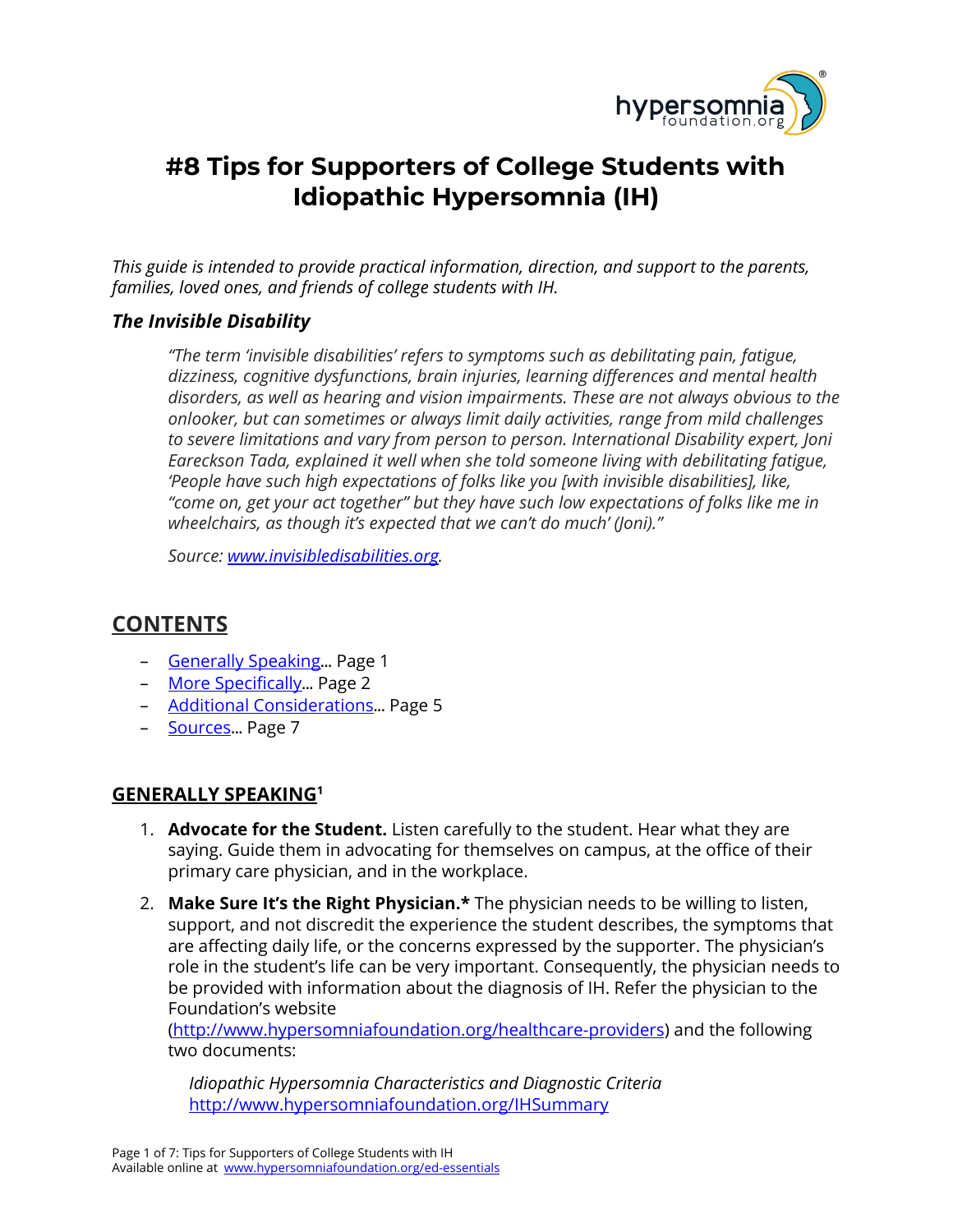

and *#2 College Student Access: Physicians Can Make an Important Difference* [http://www.hypersomniafoundation.org/document/physicians-guide-to-college-st](http://www.hypersomniafoundation.org/document/physicians-guide-to-college-student-access) [udent-access](http://www.hypersomniafoundation.org/document/physicians-guide-to-college-student-access)

If the current physician is not respectful of the symptoms, supportive of the student, and committed to an accurate diagnosis, find a new doctor!

3. **Consider Services Beyond Campus.** There are off-campus services that can help the college student with idiopathic hypersomnia. For example, because IH is a recognized disability, your state rehabilitation services office may arrange for a vocational counselor. The office provides supportive services to the student through all levels of schooling and through their career paths, including some services not provided on campus under ADA law. For example, campuses are not required to provide personal coaches or personal aides, but vocational rehabilitation offices may provide such services. The link below provides a list of your state's rehabilitation offices where you can find information to learn about, explore, and request services for the student.

<http://www.fda.gov/downloads/AboutFDA/WorkingatFDA/UCM277757.pdf>

- 4. **Be informed and Use IH Resources.** You and the student are not alone. Idiopathic hypersomnia is not a behavioral issue, and it's not something that can be fixed with a magic wand. This is a neurological medical condition that your student cannot help and needs support to manage.
	- Sign up for the Hypersomnia Foundation's **SomnusNooze** newsletter and read past editions at [www.hypersomniafoundation.org](http://www.hypersomniafoundation.org/).
	- Spend time on the **Hypersomnia Foundation** website to learn more about idiopathic hypersomnia.
	- Participate in Hypersomnia Foundation events.
	- Join support groups. Contact *Hypersomnia Alliance* [\(https://www.hypersomniaalliance.com/](https://www.hypersomniaalliance.com/) or <https://www.facebook.com/HypersomniaAlliance/>). This group encourages support and awareness through local and online groups and offers support retreats.

#### **Back to [Contents](#page-0-1)**

# <span id="page-1-0"></span>**MORE SPECIFICALLY<sup>2</sup>**

- 5. **Stay Calm, and Be Supportive!** Help your student accept and adjust to their *current* symptoms.
- 6. **Choice of Campus Can Matter**. If it's possible to have a choice between campuses, then consider these factors:
	- **A campus where the living is "easier"** from the student's perspective, e.g., seasons, weather, campus layout (flat vs. hilly), access to personal necessities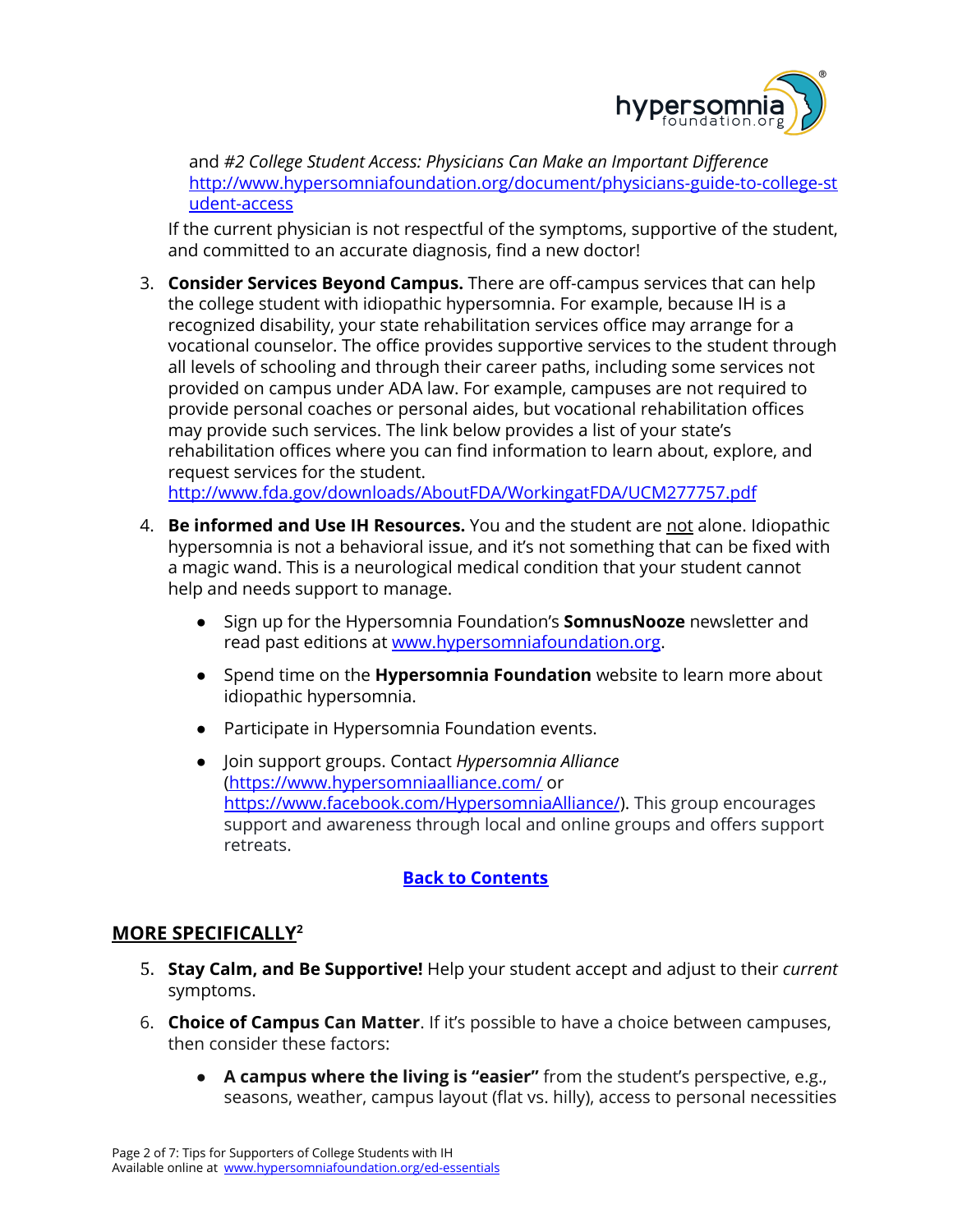

after hours, transportation options, ease of parking if driving or being driven, etc.

- **A campus with availability of and accessibility to food at night** after the student wakes from long naps. For example, find out the operating hours of the dining halls on campus and access to them during late hours (**Alert:** possible campus safety and transportation issues). Encourage the student to seek an accommodation for living quarters that allows access to compact refrigerator and/or microwave oven in the room.
- **A campus with a flexible institutional culture and an advocacy approach used by the office providing disability services** (see *#1 Student Guide to Thinking About Academic Adjustments,* entry 11: Completion-Based Challenges—[http://www.hypersomniafoundation.org/document/guide-to-thi](http://www.hypersomniafoundation.org/document/guide-to-thinking-about-accommodations) [nking-about-accommodations.](http://www.hypersomniafoundation.org/document/guide-to-thinking-about-accommodations)

#### 7. **Help the Student Strategize Daily Life on Campus**

- *Accept* that others won't necessarily understand the student's symptoms—peers, faculty, administrators, accessibility services, campus staff, public safety or first responders.
- **Understand** their symptoms. For example, is the student a long sleeper? Does the student need naps during day? If so, are they predictable? Does the student often sleep through dinnertime and wake at 11PM famished, with no food in sight or available on campus? Does the student experience "brain fog" or "sleep drunkenness"?
- *Check in* about the strategies the student is using, how they are being managed (e.g., powering through or relying on friends to wake or for assignments), and what types of help they need.
- *Talk through and support* potential academic strategies with the student. For example, discuss the possibility of dropping a class, changing status from full-time to part-time student, requesting an Incomplete grade, joining a campus community group, seeking counseling for coping strategies, or checking in with the office providing disability services on a regular basis, etc.
- *Encourage the student* to choose an academic major and a campus that will work for them and for you. The choice of major must be worth what the student will go through to graduate.
- *Look into costs* associated with taking classes in summer and winter intercession semesters to reduce the student's course load during the academic year. Discuss options with the office that oversees those course schedules and determine whether those classes can be incorporated into the student's course-load during the traditional academic year and without additional costs**.**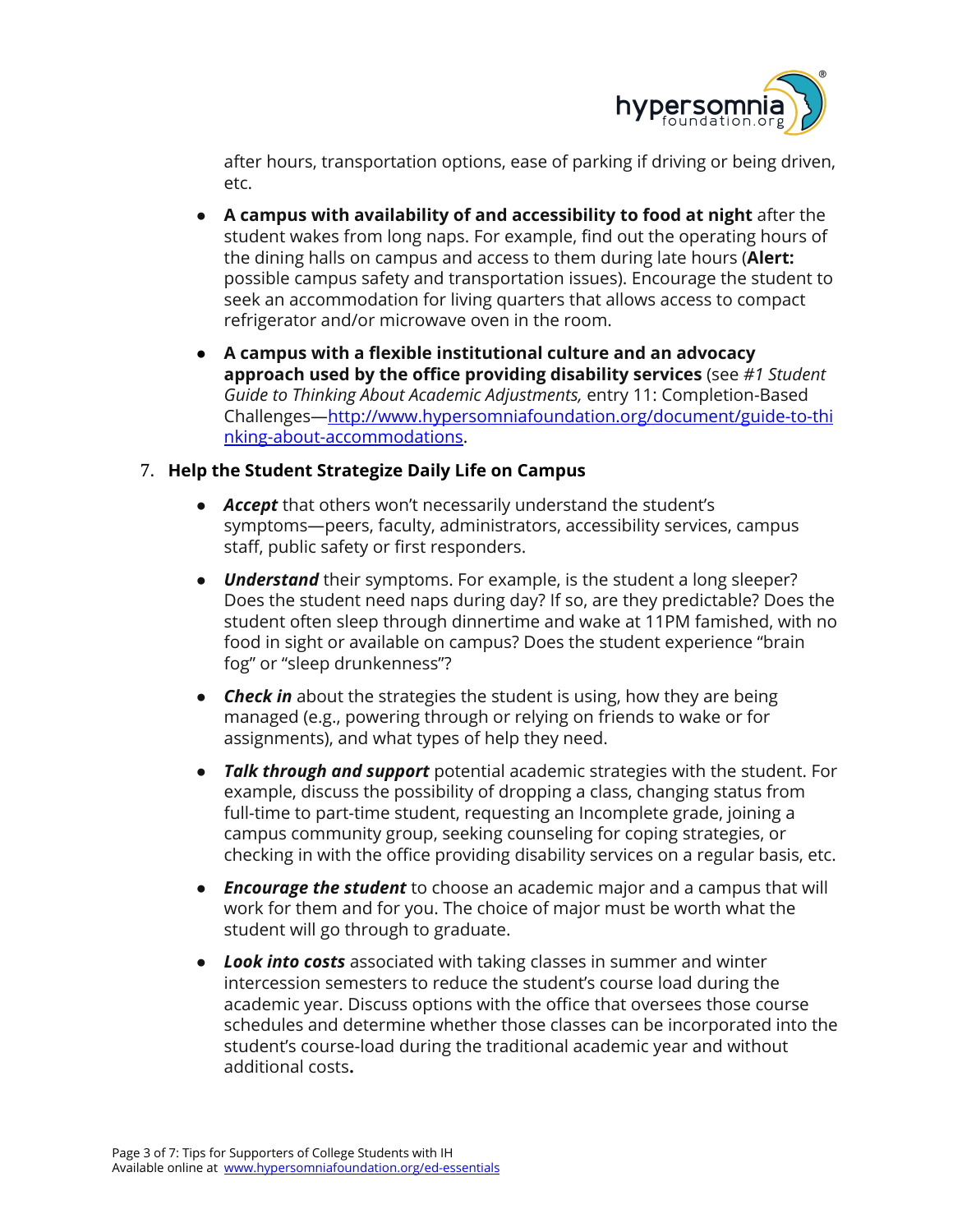

#### **8. Be Proactive in Developing Security Checks**

- **●** *Supporters feel a lot more confident* when the students demonstrate an ability to keep themselves safe. Otherwise, the supporters worry on a daily basis until they hear back after trying to make contact.
- **●** *Find ways to monitor wellness and safety*. If living on campus, the students' dorm-mates could be contacted for a wellness check, although caution is advised not to pressure them inadvertently to "take care of" the student. Another option is to ask for the contact information of the dorm's Resident Assistant (RA) and reach out to the RA if you are concerned after not hearing from the student for some time. Many found it easier to determine the student's safety when living off-campus through friends. Friends tend to be more receptive than dorm-mates to being contacted for wellness checks. The dean's office overseeing student affairs, the disability services staff, and the campus police department can suggest available options on campus for wellness checks, as well as reputable, safe off-campus services for hire.
- **●** *Check the smoke detectors* in the student's living quarters!
- **●** *Make getting to campus less of an ordeal.* A major source of anxiety for supporters is the student driving an automobile to and from class. Additionally, once the student arrives on campus, a long walk to class can result in exhaustion or sleepiness. Encourage the student to seek an accommodation for accessible parking on campus if walking from the parking lots (or a bus stop) is unduly tiring, and set up your own system (e.g., a text, IM) to reassure you of safe arrivals. This also reassures the student that you are there for them and will know if something goes awry en route to campus or to their living quarters.
- **9. Keep in Mind That...**
	- *An invisible disability* such as idiopathic hypersomnia needs additional support and understanding from family, loved ones, and the staff providing disability services.
	- *A cooperative mindset* on the part of supporters and campus personnel is the best fit for a student with idiopathic hypersomnia.
	- *Presumptions* that faculty and disabilities services staff communicate frequently or effectively with each other may be erroneous. They many not connect at all.
	- *A sense of community on-campus* can be empowering for all students, especially for those diagnosed with idiopathic hypersomnia. Encourage connections with others with whom the student has something in common.
	- *Alternate transportation* to living quarters may be needed after a long or sleepy day (or night) on campus to ensure that the student doesn't sleep through the usual drop-off stop. The student may need help arranging this.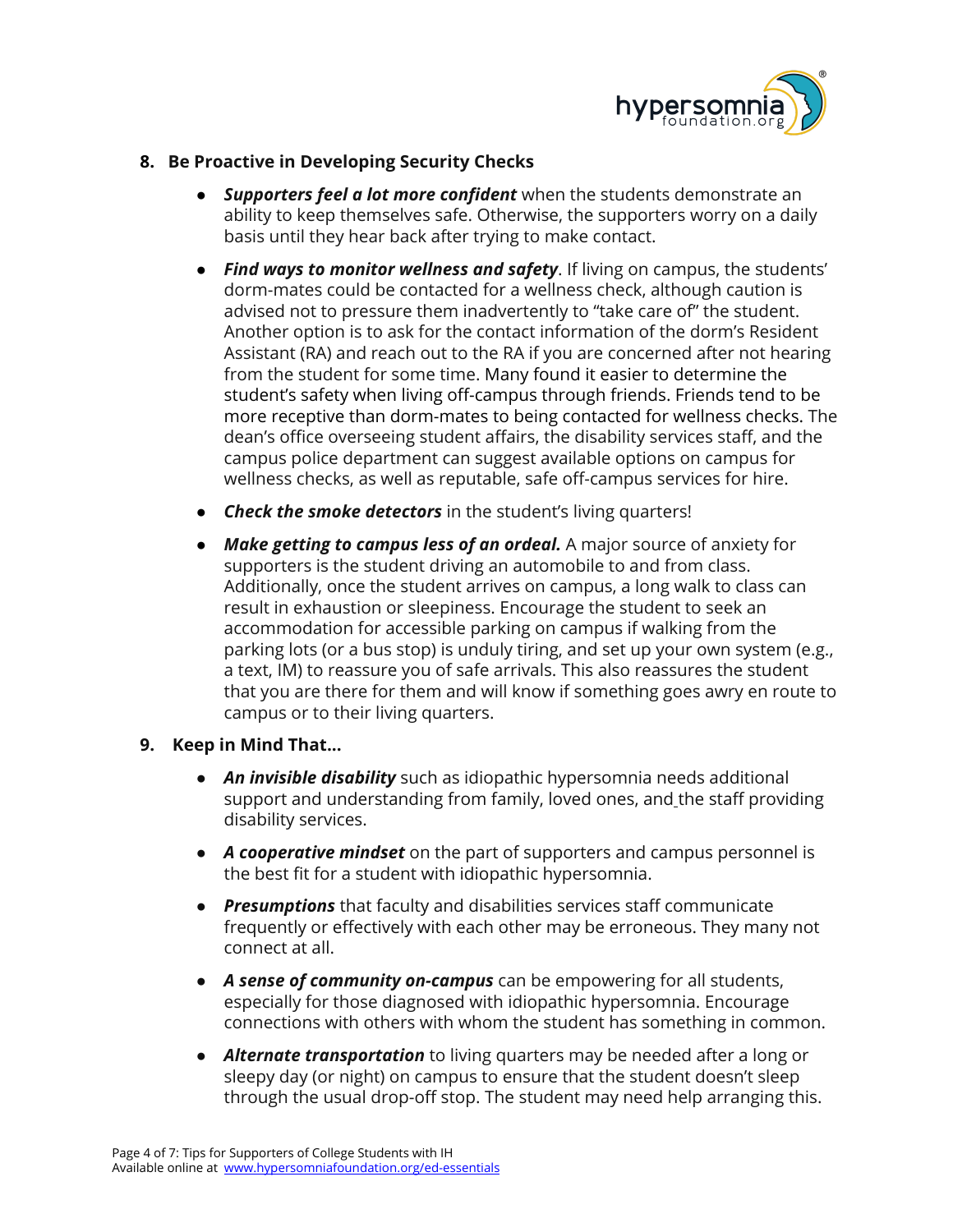

- *Requests for individual meetings* at the beginning of each semester between the student, disability services, and professors may be needed. *This is something the student must request. It won't happen otherwise.*
- *Request a letter* at the beginning of each semester be sent from the office providing disability services to faculty. This is strongly advised by supporters and students. *This is something the student must request. It won't happen otherwise.* The letter needs to note that the student may sleep during class, be late to class, not attend class, not be able to participate in class discussions or activities, or be late with assignments and that these behaviors are *consequences* of the symptoms of idiopathic hypersomnia, are *uncontrollable,* and *unpredictable*.

See *#6 Tips for College Students with Idiopathic Hypersomnia* [http://www.hypersomniafoundation.org/document/tips-for-college-stud](http://www.hypersomniafoundation.org/document/tips-for-college-students-with-ih) [ents-with-ih](http://www.hypersomniafoundation.org/document/tips-for-college-students-with-ih) and *#1 Student Guide to Thinking About Academic Adjustments* [http://www.hypersomniafoundation.org/document/guide-to-thinking-ab](http://www.hypersomniafoundation.org/document/guide-to-thinking-about-accommodations) [out-accommodations](http://www.hypersomniafoundation.org/document/guide-to-thinking-about-accommodations)

## **Back to [Contents](#page-0-1)**

#### <span id="page-4-0"></span>**ADDITIONAL CONSIDERATIONS<sup>3</sup>**

- **10. Be informed about the** *Education Essentials Program for College Students with Idiopathic Hypersomnia*
	- *#1 Student Guide to Thinking About Academic Adjustment*
	- #2 *College Student Access: Physicians Can Make an Important Difference*
	- #3 *Guide to Requesting Academic Adjustments for College Students with IH*
	- *#4 Guide to Academic Resources for College Students with Idiopathic Hypersomnia*
	- *#5 Advice from College Administrators, Faculty, and Disability Service Providers*
	- *#6 Tips for College Students with Idiopathic Hypersomnia*
	- *#7 In Their Own Voices*
	- *#8 Tips for Supporters of College Students with Idiopathic Hypersomnia*
	- *#9 Resources for College Students with Idiopathic Hypersomnia and Their Supporters*
- 11. **Be Informed About Medical Alert Safety Resources**: Supporters and students are advised to be aware of available medical alert options, which now include medical alerts available on many smartphone lock screens, in addition to traditional alert bracelets or wallet cards. Some campuses may require them so that if first responders or campus police are called to assist a student with IH, the student is not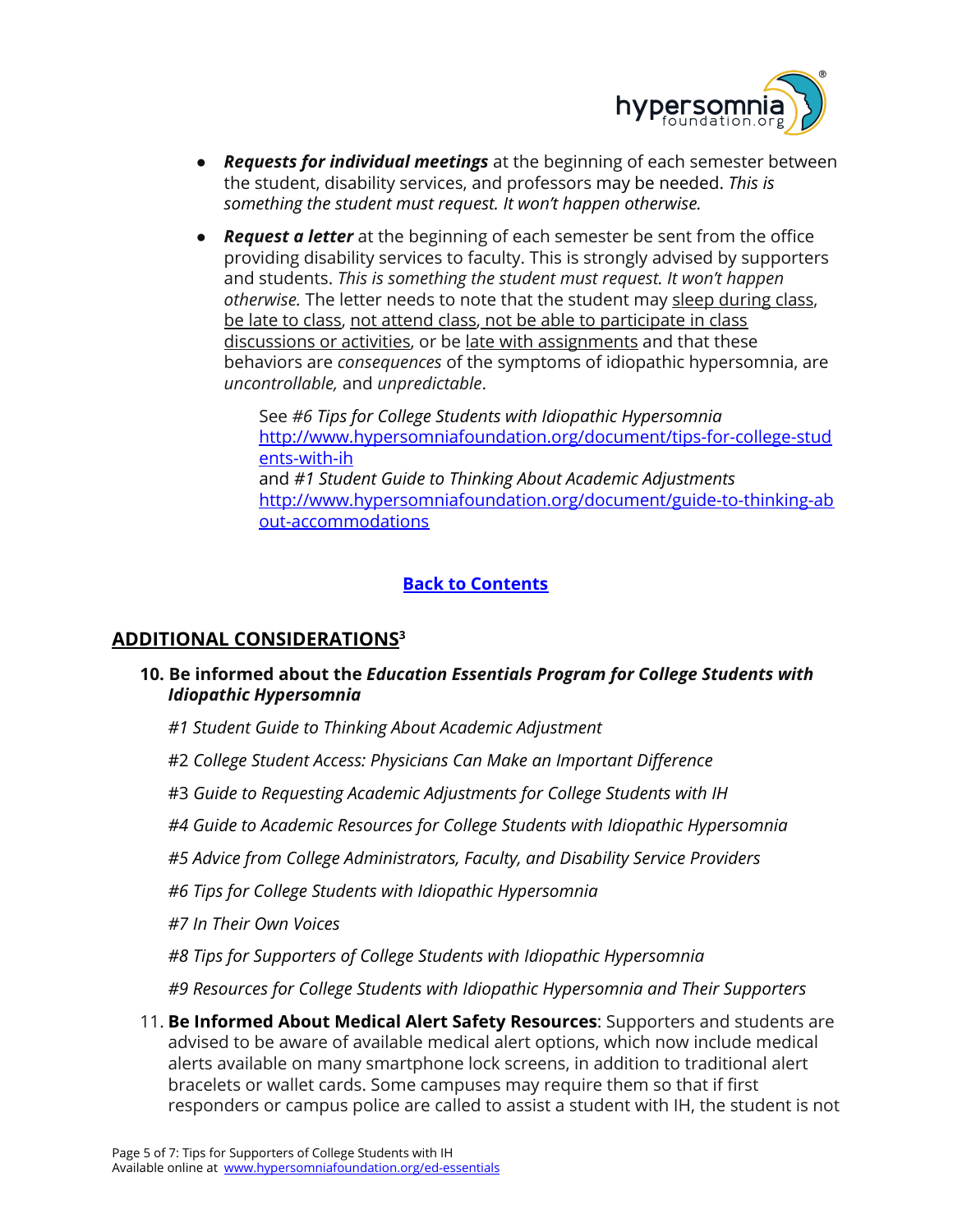

treated for another medical condition with similar symptoms. (See *#9 Resources for College Students with IH and Their Supporters, SAFETY MEASURES:* [http://www.hypersomniafoundation.org/document/resources-for-college\)](http://www.hypersomniafoundation.org/document/resources-for-college).

12. **Encourage Health Services/Infirmary Contact:** The office of the campus medical practitioner(s) is located at the college infirmary/hospital or in health services. The student with IH is encouraged to:

(1) inform that office of their diagnosis and of their needs on campus and in class settings at the same time they inform the office providing services to those with disabilities

(2) provide information about the diagnosis, specifically the following:

- the Foundation's website [www.hypersomniafoundation.org](http://www.hypersomniafoundation.org/)
- the document *Idiopathic Hypersomnia Characteristics and Diagnostic Criteria* <http://www.hypersomniafoundation.org/IHSummary>
- *●* the *Education Essentials Directory of Guides for College Students with IH:* <http://www.hypersomniafoundation.org/ed-essentials>

(3) give permission for that office to provide medical information as needed to first responders and campus police, the offices of the Deans, and the disability services office

- 13. **Encourage Student to "Test Out of" Classes:** Many colleges, though not all, allow students to take examinations for course credit. For more information, see *#4 Guide to Academic Resources for College Students with IH* and/or *#9 Resources for College Students with IH and Their Supporters.*
- 14. **Encourage Working Ahead of Time.** As energy levels allow, encourage student to read, prepare assignments, and invest time in the work ahead of time. "Banking" is how one student described putting in extra hours during an internship for days when the student couldn't be at the site.

#### 15. **Read This Open Letter to Parents from Jane Jarrow**

[https://www.pratt.edu/uploads/6445-open\\_letter\\_to\\_parents.pdf](https://www.pratt.edu/uploads/6445-open_letter_to_parents.pdf)

Dr. Jane Jarrow is a widely-recognized authority on disability issues in higher education. She consults to universities and colleges on matters of accommodations and support for students with disabilities. She is the mother of a college student with disabilities. (Source: Pratt Institute)

#### **Back to [Contents](#page-0-1)**

\* The term physician is used in this context to refer to the healthcare provider or medical practitioner authorized to diagnose and/or treat a patient with this diagnosis and sign off on related school forms.